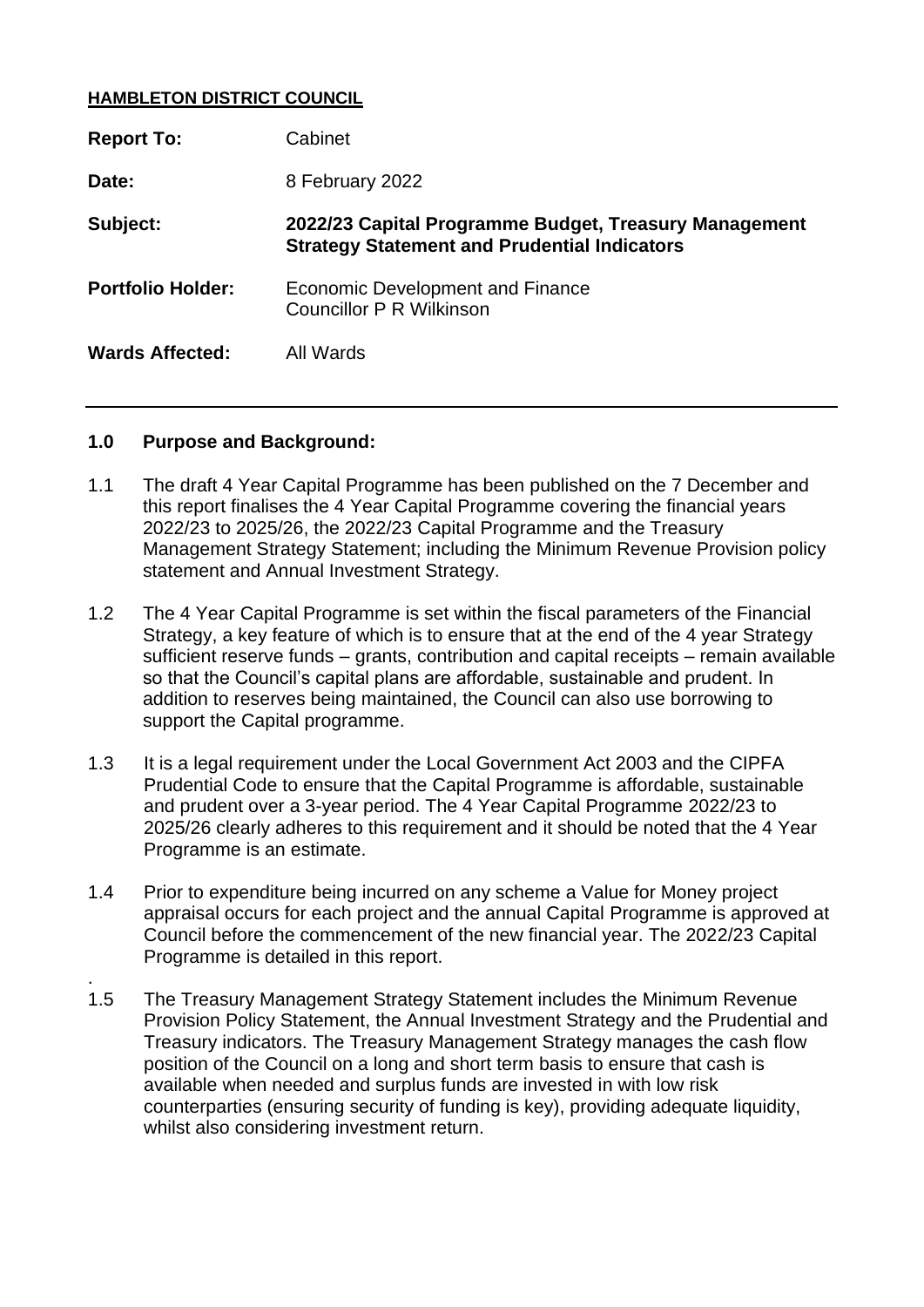- 1.6 The Capital Programme and Treasury Management Strategy are monitored through the setting of the Prudential and Treasury Management Indicators on an annual basis prior to the beginning of the new financial year.
- 1.7 This report seeks approval for
	- (a) the 4-year Capital Programme 2022/23 to 2025/26
	- (b) the Capital Programme for the coming financial year 2022/23, which is informed by the 4-year Capital Programme
	- (c) the Treasury Management Strategy Statement 2022/23
	- (d) the Minimum Revenue Provision Policy Statement 2022/23
	- (e) the Prudential and Treasury Indicators 2022/23

## **2.0 4 Year Capital Programme 2022/23 to 2025/26:**

- 2.1 This programme has been influenced by implementation of local government reorganisation (LGR) in North Yorkshire. The 4-year programme includes carry forwards from 2021/22 programme, profiled spend on approved schemes, new schemes identified in this report for 2022/23 and programme commitments over the ensuing years
- 2.2 There are no new large scale schemes seeking approval in this programme that have significant impact on either capital or revenue resources of the new authority. The programme is heavily weighted to spend in 2022/23 which is also weighted by commitments and carry forwards from previously approved schemes.
- 2.3 Major investment has been made in Hambleton's assets over recent years and will continue in 2022/23. The impact of those investments needs to be reviewed and new asset condition surveys commissioned on the major assets. This will influence the detail of future capital spend and will be determined by the successor organisation. However, experience shows that future maintenance will be required and indicative sums have been included in the programme.
- 2.4 The 4 Year Capital Programme 2022/23 to 2025/26 shows capital expenditure of £22,102,903 which is funded by reserves, contributions, capital receipts and borrowing.
- 2.5 The 4 Year Capital Programme 2022/23 to 2025/26 is financed from;

|                                 | £          |
|---------------------------------|------------|
| <b>Reserves</b>                 | 921,588    |
| <b>Grants and Contributions</b> | 9,750,647  |
| <b>Revenue Contributions</b>    | 293,270    |
| <b>Capital Receipts Reserve</b> | 1,545,000  |
| <b>Borrowing</b>                | 9,592,398  |
|                                 | 22,102,903 |

## **3.0 2022/23 Capital Programme Budget:**

3.1 The detailed capital programme for 2022/23 is shown as Year 1 in Annex A, 4 Year Capital Plan. It includes £14,176,832 of carry forwards of expenditure for schemes originally approved in the 2021/22 programme but the profile of expenditure has shifted. These are detailed in the Quarter 3 Capital Programme Monitoring report elsewhere on this Agenda as well as capital monitoring reports from Quarter 1 and Quarter 2.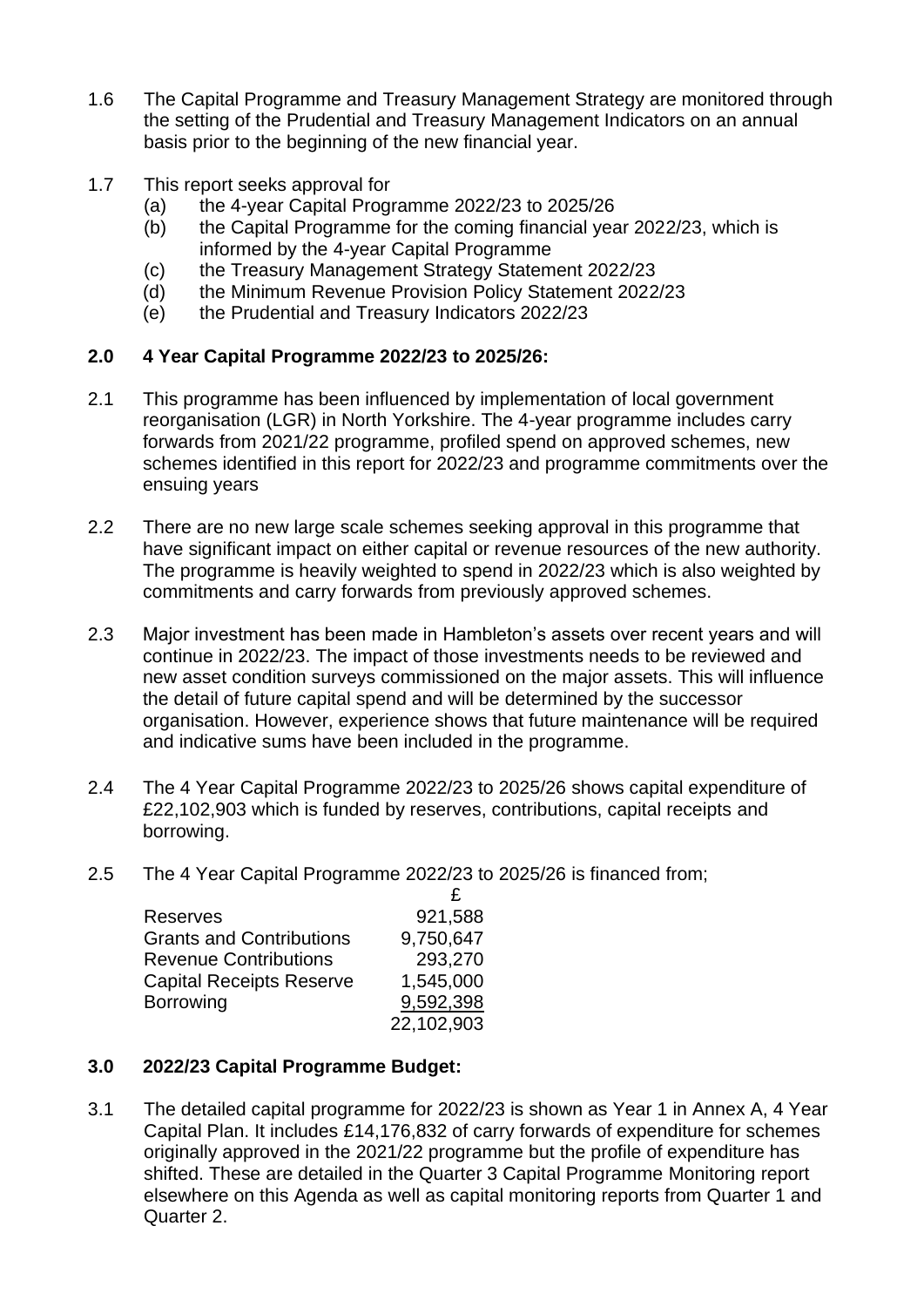3.2 It also includes schemes that were previously approved but always profiled to incur expenditure. These include:

| Thirsk & Sowerby Sports Village     | £350,000 |
|-------------------------------------|----------|
| <b>Northallerton Sports Village</b> | £718,892 |
| Heritage Action Zone – Cultural     | £27,000  |
| Treadmills                          | £765,580 |

- 3.3 New schemes proposed for 2022/23 of £2,374,420 are identified in Annex B and approval is sought to include these in the programme. These schemes have been assessed by Corporate Programme Management Board (PMB) on essential need, meeting Council priorities and deliverability. Most are essential maintenance schemes previously identified in the 10-year Capital Strategy. A key programme of Market Town Investment Plans is seeking approval. This funding is indicative at this stage and part of the Council's continuing commitment to economic vitality. Detailed proposals will be reviewed prior to implementation but will be delivered in 2022/23.
- 3.4 Since the draft Capital Programme was agreed in December 2021, two changes have been identified for the 2022/23 Capital Programme. First, £200,000 is required for a replacement heating system at Evolution. There have been continuing problems with the current system and expensive temporary heating solutions have been utilised. Management Team considered the business case and recommend the scheme to be included in 2022/23 capital programme. Secondly, contractual challenges have emerged on the Treadmills development. The new contractual arrangement is likely to incur additional costs and therefore an additional £500,000 (c10% of construction cost) is requested. Members will be updated regularly.
- 3.5 The Capital Programme 2022/23 totals £18,412,724 and is funded as follows:

| <b>Capital Receipts Reserve</b> | 910,000    |
|---------------------------------|------------|
| <b>Grants and Contributions</b> | 8,511,768  |
| Reserve Funding                 | 921,588    |
| <b>Revenue Contribution</b>     | 88,370     |
| <b>Borrowing</b>                | 7,980,998  |
|                                 | 18,412,724 |

3.6 The 4 Year Capital Programme and the 2022/23 Capital Programme will be used to inform the Treasury Management Strategy Statement, the Minimum Revenue Provision Policy Statement and the calculation of the Prudential Indicators as detailed in Paragraph 4.0 and subsequent paragraphs.

### **4.0 2022/23 Treasury Management Strategy and Prudential Indicators:**

4.1 The Treasury Management Strategy sets out a framework for how the Council will manage its investments, cash flows and borrowings for 2022/23. The Treasury Management Strategy Statement including the Minimum Revenue Provision Policy Statement, the Annual Investment Strategy and Prudential and Treasury Management Indicators is attached at Annex C. The Treasury Management Strategy specifically sets out: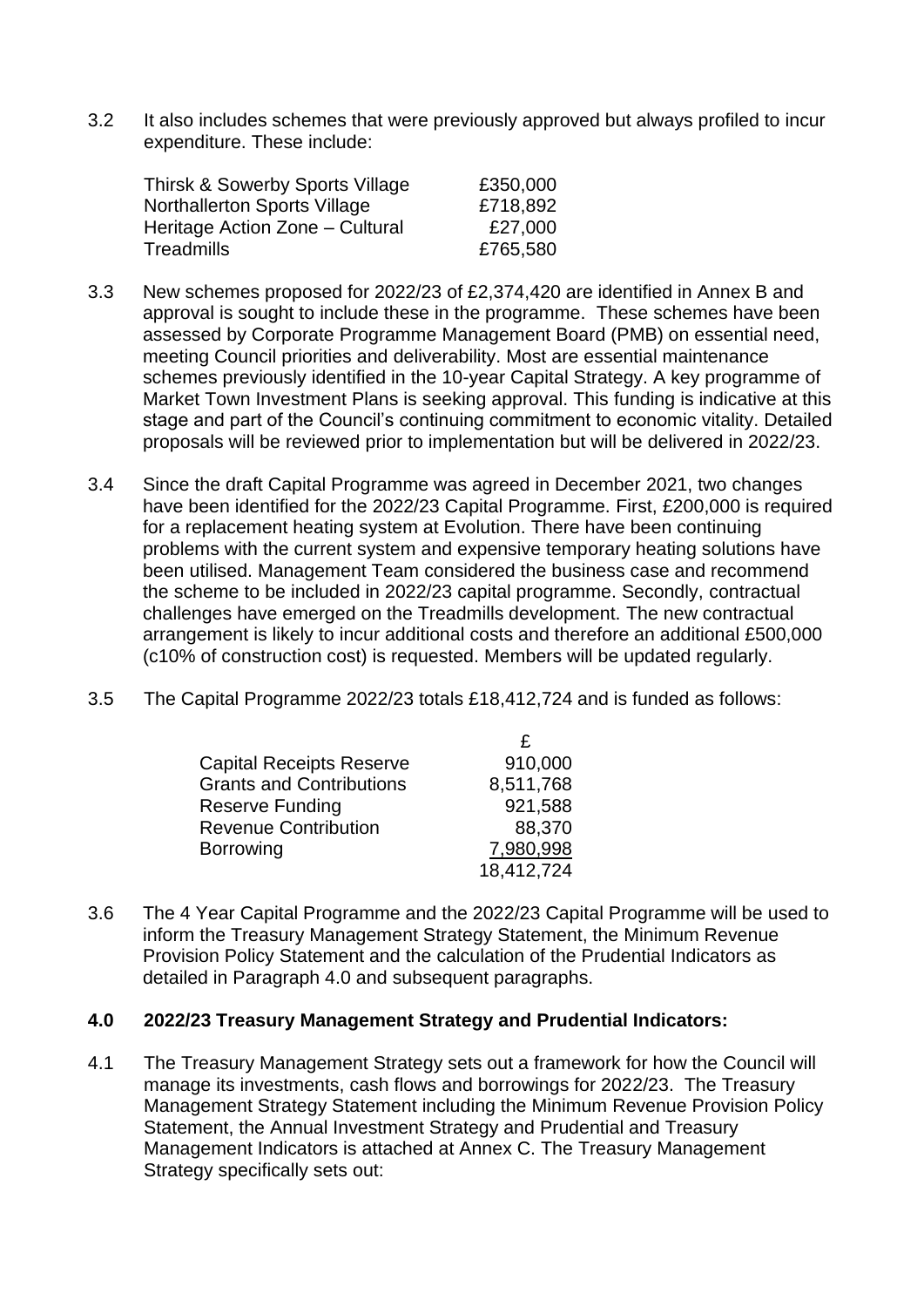- $\triangleright$  the statutory and regulatory requirements of the Local Government Act 2003, the CIPFA (Chartered Institute of Public Finance and Accounts) Prudential Code 2017, the CIPFA Treasury Management Code of Practice 2017 and the Department for Levelling Up, Housing and Communities (DLUHC) Statutory Guidance on Minimum Revenue Provision and Investment Guidance;
- $\triangleright$  identifies reporting arrangements and responsibilities;
- $\triangleright$  clarifies the potential requirement to borrow;
- $\triangleright$  clearly states that the Council's priorities for investment are the security of capital, whilst also considering liquidity and rate of return;
- $\triangleright$  identifies the type and the limits for investments and counterparties with which those investments can be placed as well as the maximum duration of the investment;
- ➢ the calculations of the Prudential and Treasury Management Indicators based on the Capital Programme funding requirements; including the Authorised Borrowing limit
- 4.2 Approval of the Treasury Management Strategy Statement is required by the Local Government Act and Code of Practices as detailed above and advice has been taken from the Council's Treasury Management advisors, Link Asset Services, in constructing this strategy.
- 4.3 The Capital Strategy 2022/23 is reported elsewhere on this agenda and is separate from the Treasury Management Strategy Statement, where non-treasury investments will be reported through the Capital Strategy and treasury investments through this report. This ensures the separation of the core treasury function under the security, liquidity and yield principles and the policy and commercialism investments usually driven by capital expenditure on an asset.
- 4.4 It should be noted that in the Treasury Management Strategy Statement which includes the Prudential Indicators, reference is made to commercial activities / nonfinancial investments which can also be called non-treasury investments. These are mainly incorporated in the Capital Strategy however reference is made in this report to provide a full understanding of how the capital expenditure decisions on non-treasury investments affects the Council's treasury managment activities. An example of this would be the purchase of property with a view to generating income. Such purchases could involve undertaking external borrowing to raise the cash to finance these purchases, or the use of existing cash balances. Both actions would affect treasury management.
- 4.5 The Treasury Management Strategy Statement for 2022/23 reflects the improved stability of the banking sector, as well as a more risk adverse approach to the system of credit ratings. The proposed Strategy is influenced by the Capital expenditure plans for 2022/23 and the next 4 years. It can be summarised as follows:
	- ➢ The Council's Capital Financing Requirement and the potential need to borrow;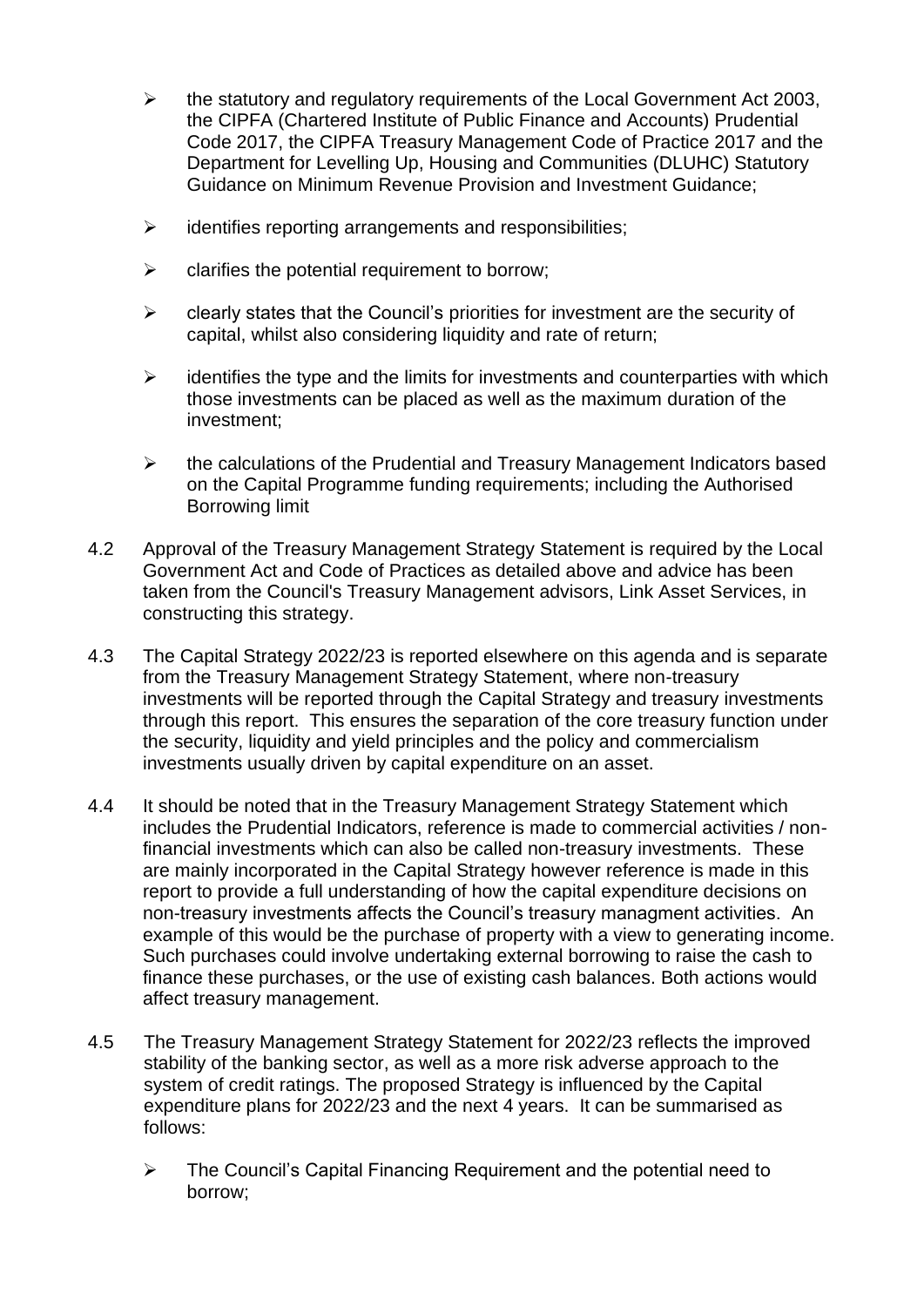- $\triangleright$  The Minimum Revenue Provision policy is defined determining the minimum revenue payments that are required;
- $\triangleright$  The Council continues with its investment priority as being the security of capital and also liquidity of its funds, whilst maximising returns commensurate with risk;
- ➢ Investment of surplus funds can be made to other Local Authorities, nationalised banks, banks which are part of the UK banking system support package, as well as other UK banks and building societies, subject to the application of Link Asset Services' credit worthiness criteria;
- ➢ Investments of surplus funds can be made in foreign Banks and institutions of AA- sovereign rated countries subject to Link Asset Services' credit worthiness criteria;
- ➢ Limits for all investments to be placed with specified and non-specified investments are:

**Individual Limits** – These limits will be set at 35% of total investments or £7m per counterparty whichever is the higher. There are three exceptions to this policy:

- (a) with counterparties that are backed by the Government Royal Bank of Scotland and Natwest – (and therefore are more secure) there will be a 40% limit or £7m per counterparty whichever is the higher;
- (b) with the Council's own bank Lloyds and associated banks in the Lloyds group – Bank of Scotland – there will be a 40% limit or £7m per counterparty, whichever is the higher;
- (c) with the Debt Management Agency Deposit there will be an unlimited amount with this organisation due to its high level of security.

**Group Limits** – this policy recognises that individual counterparties (banks/financial institutions etc), whilst being sound in themselves, may be part of a larger group. This brings with it added risks where parent institutions may be in difficulties. Therefore, due to the reduced surplus balances available for investment, the group limit will also be as stated for the individual limits as it is important to diversify the risk to a variety of counterparties.

4.6 The Scheme of Delegation is attached at Annex D and the role of the Interim Director of Finance (s151 Officer) is attached at Annex E. This is in accordance with the revised Codes and details that the specific roles of the chief financial officer - Interim Director of Finance (s151 Officer) at this Council - have been extended in respect of investment in non-treasury investments (non-financial assets) as well as the responsibility in relation to Treasury Management, that those charged with governance are responsible for Treasury Management activities within the organisation; it is recommended to be approved by Cabinet and Council.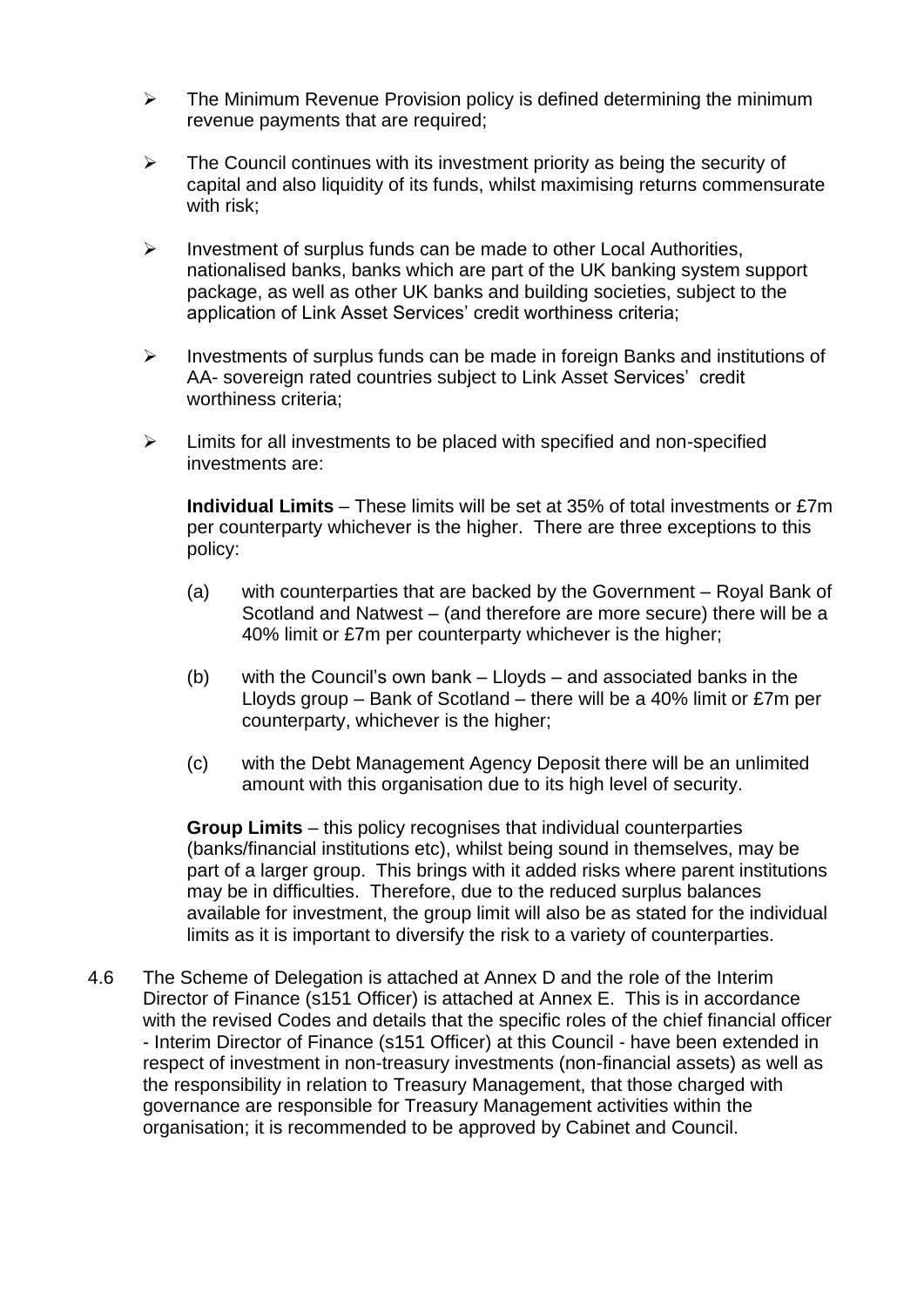# **5.0 Link to Council Priorities:**

5.1 This report links to the efficient use of Council resources, where the Capital Programme 2022/23 demonstrates value for money in the implementation of the individual capital schemes and the Treasury Management Strategy Statement ensure the Council maximises its return on investments. Both the Capital Programme and Treasury Management allow more resources to be freed up to invest in the Council's other priorities, values and imperatives.

## **6.0 Risk Assessment:**

6.1 There are two main risks associated with setting the Capital Programme and the Treasury Management Strategy Statement 2022/23:

| <b>Risk</b>                                                                                                                                     | <b>Implication</b>                                                                                                              |             | Gross Gross | <b>Gross</b> | <b>Preventative</b>                                                                                                                                                                                                           | <b>Net</b> | <b>Net</b> | <b>Net</b>     |
|-------------------------------------------------------------------------------------------------------------------------------------------------|---------------------------------------------------------------------------------------------------------------------------------|-------------|-------------|--------------|-------------------------------------------------------------------------------------------------------------------------------------------------------------------------------------------------------------------------------|------------|------------|----------------|
|                                                                                                                                                 |                                                                                                                                 | <b>Prob</b> | <b>Imp</b>  | <b>Total</b> | action                                                                                                                                                                                                                        |            |            | Prob Imp Total |
| Proposed capital<br>schemes for<br>2022/23 are not<br>assessed for risk<br>prior to the<br>commencement<br>of the schemes                       | The Council is<br>unable to control<br>capital<br>expenditure or<br>redirect resources<br>to priority areas                     | 3           | 5           | 15           | <b>Capital Scheme</b><br><b>Proposal Forms</b><br>are prepared for<br>each individual<br>capital scheme,<br>including the<br>assessment of<br>risk.                                                                           | 2          | 5          | 10             |
| Treasury<br>management<br>function is a high<br>risk area due to<br>the volume and<br>level of large<br>investment of<br>money<br>transactions. | The value of the<br>investment could<br>be lost, liquidity of<br>the Council could<br>be reduced and<br>yield not<br>maximised. | 3           | 5           | 15           | The Local<br>Government Act<br>2003, supporting<br>regulations, the<br><b>CIPFA Prudential</b><br>Code and the<br><b>CIPFA Treasury</b><br>Management<br><b>Code of Practice</b><br>2017 are all<br>adhered to as<br>required | 3          | 5          | 15             |

Prob = Probability, Imp = Impact, Score range is Low = 1, High =  $5$ 

## **7.0 Financial Implications:**

7.1 The financial implications are contained within the body of the report.

## **8.0 Legal Implications:**

8.1 The Council is legally required to set a balanced 3 year Capital Programme budget and Treasury Management Strategy Statement as set out in Local Government Act 2003. This Council has set a 4 Year Capital Plan to assist with medium term financial planning, budget and Council Tax setting for 2022/23 and future years. This report provides detail of the Capital Programme 2022/23 and also includes the requirements for the Treasury Management Strategy Statement.